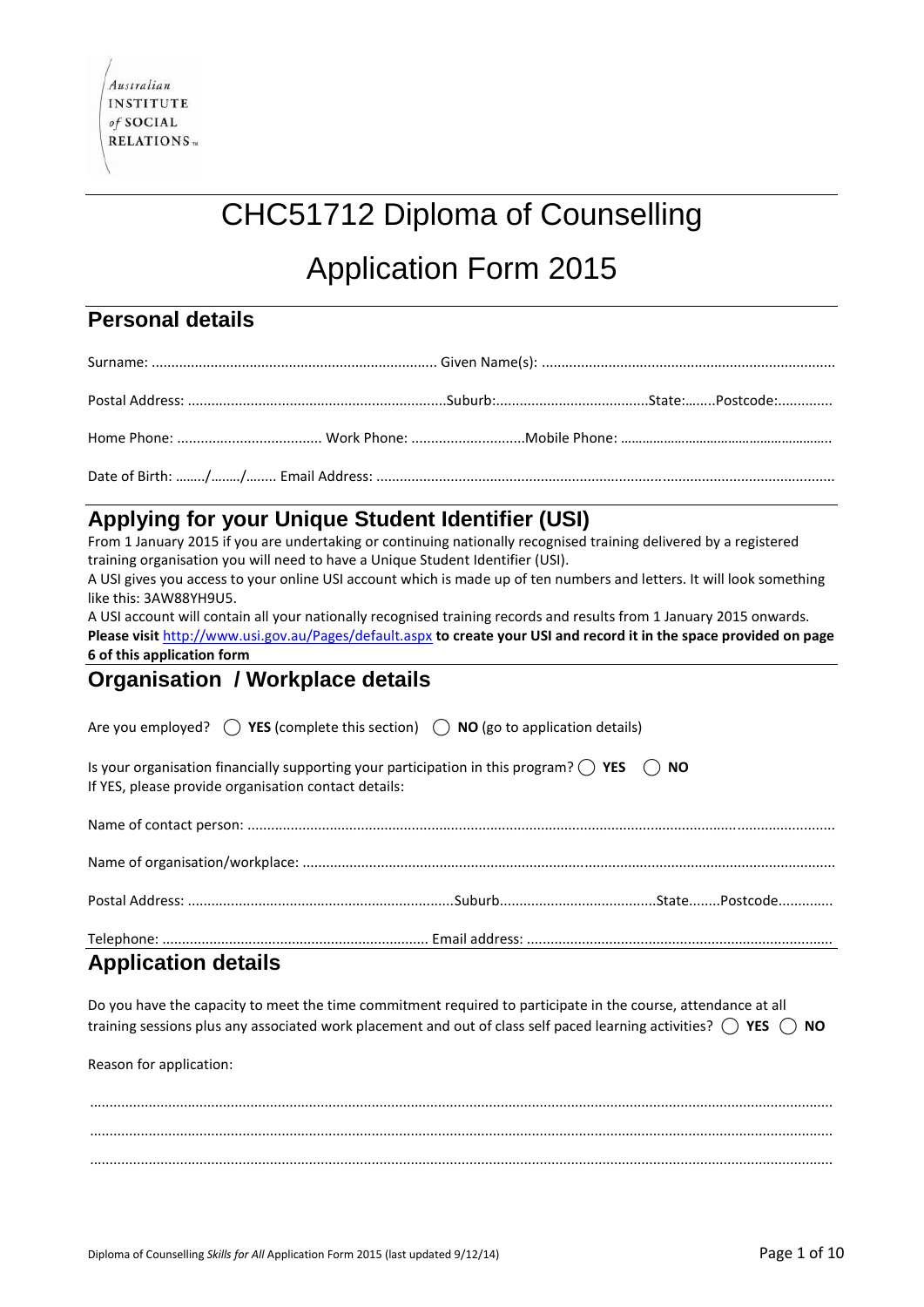| Australian<br><b>INSTITUTE</b><br>of SOCIAL                                                                     |
|-----------------------------------------------------------------------------------------------------------------|
| <b>RELATIONS</b>                                                                                                |
|                                                                                                                 |
| Relevant experience, paid or unpaid; please indicate when and over what timeframe:                              |
|                                                                                                                 |
|                                                                                                                 |
| Qualifications:                                                                                                 |
|                                                                                                                 |
| Current work and/or study:                                                                                      |
|                                                                                                                 |
| Do you have any specific needs that require additional support by the Course Facilitator? If so, please detail: |
|                                                                                                                 |
| Current Referees (please include names, position titles, address and phone numbers for all referees):<br>1      |
| 2                                                                                                               |
|                                                                                                                 |

Have you read and understood the Australian Institute of Social Relations Student Handbook?  $\bigcirc$  YES  $\bigcirc$  NO Access student hand book HERE or go to www.socialrelations.edu.au/studenthandbook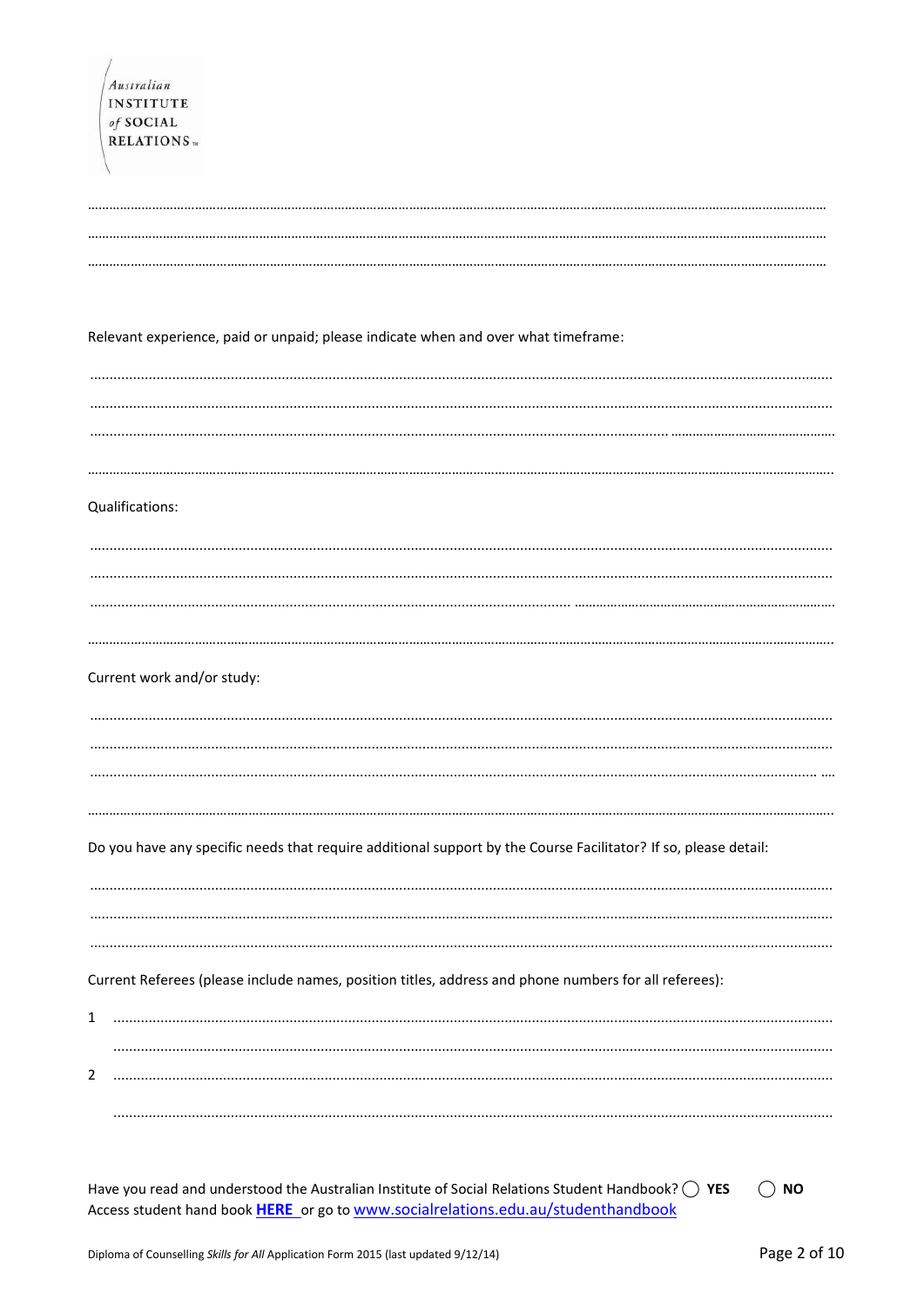# Evidence of personal and professional qualities

Please provide evidence or examples of the following attributes and qualities in your life/work.

| Self awareness:                                       |
|-------------------------------------------------------|
|                                                       |
|                                                       |
| Flexibility and sensitivity:                          |
|                                                       |
|                                                       |
| A respectful approach to colleagues and clients:      |
|                                                       |
|                                                       |
| Capacity to work with difference:                     |
|                                                       |
|                                                       |
| A collaborative and cooperative approach:             |
|                                                       |
|                                                       |
| Openness to learning:                                 |
|                                                       |
|                                                       |
| An understanding of and commitment to social justice: |
|                                                       |
|                                                       |
|                                                       |

Please attach additional sheets as required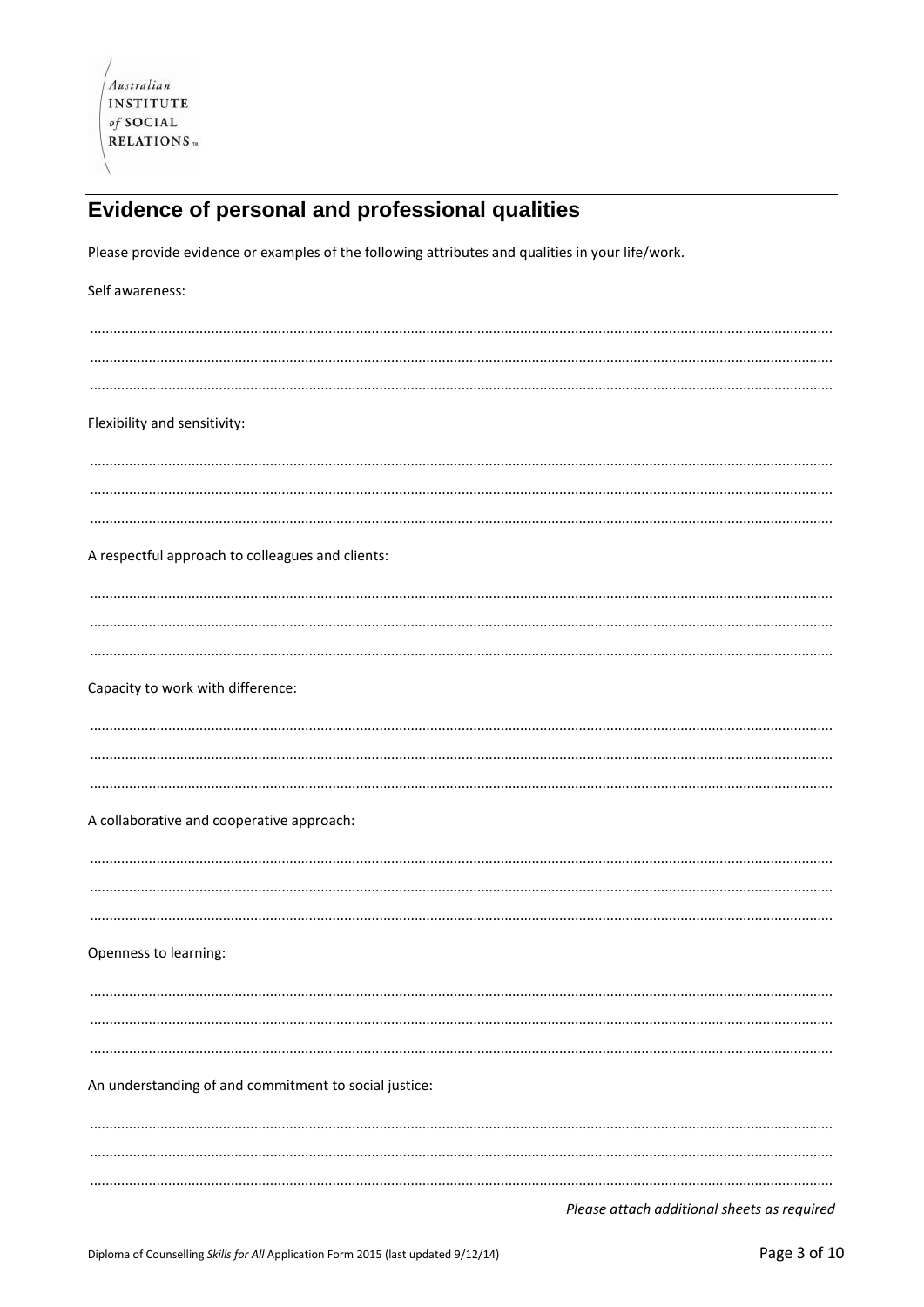#### **How would you rate your ability to:**

| ٠              | Read and understand English                         | ()Poor          | Adequate | Good |
|----------------|-----------------------------------------------------|-----------------|----------|------|
| ٠              | Engage in conversations using English               | ^)Poor          | Adequate | Good |
| $\blacksquare$ | Simple calculations (adding, subtracting, counting) | ⊢Poor           | Adequate | Good |
| ٠              | Use a calendar/diary                                | $\bigcirc$ Poor | Adequate | Good |
|                | Make comparisons using data                         | ( )Poor         | Adequate | Good |
| п              | Organise information                                | ( )Poor         | Adequate | Good |
| ٠              | Create short written reports                        | ⊢Poor           | Adequate | Good |
|                |                                                     |                 |          |      |

### **Acceptance of application**

You will receive an email or letter notifying you that we have received your application to the course and whether we require further information.

You will be required to attend an interview with the Coordinator before an offer can be made.

### **Payment of Student Enrolment Fee (GST Free) For payment of the 'Enrolment Fee' in full**

Please include the relevant fee with your application and tick the preferred payment method below:

| $\bigcirc^*$ | Please charge $\frac{1}{2}$ - - - - - - to my Credit Card - - - / - - - / - - - - / - - - -                                                                 |  |  |  |  |
|--------------|-------------------------------------------------------------------------------------------------------------------------------------------------------------|--|--|--|--|
|              | Expiry Date $_{-}/_{-}$ CVV $_{-}$<br>Visa or Mastercard (please circle)                                                                                    |  |  |  |  |
|              | Name on card                                                                                                                                                |  |  |  |  |
| $\bigcirc$   | Cheque (made payable to Australian Institute of Social Relations)                                                                                           |  |  |  |  |
| $\bigcirc$   | Cash or Eftpos (you will need to bring your forms in to our office to make payment)                                                                         |  |  |  |  |
| $\bigcirc$   | My work is paying (a <b>purchase order</b> is required from your workplace, please attach on a<br>Company or Organisation letterhead with your application) |  |  |  |  |

#### **Payment Plan**

⃝ Please send me a payment plan form

**\*NOTE:** In order to secure your enrolment you will need to pay the minimum deposit of \$650. Please record your credit card details in the space provided above.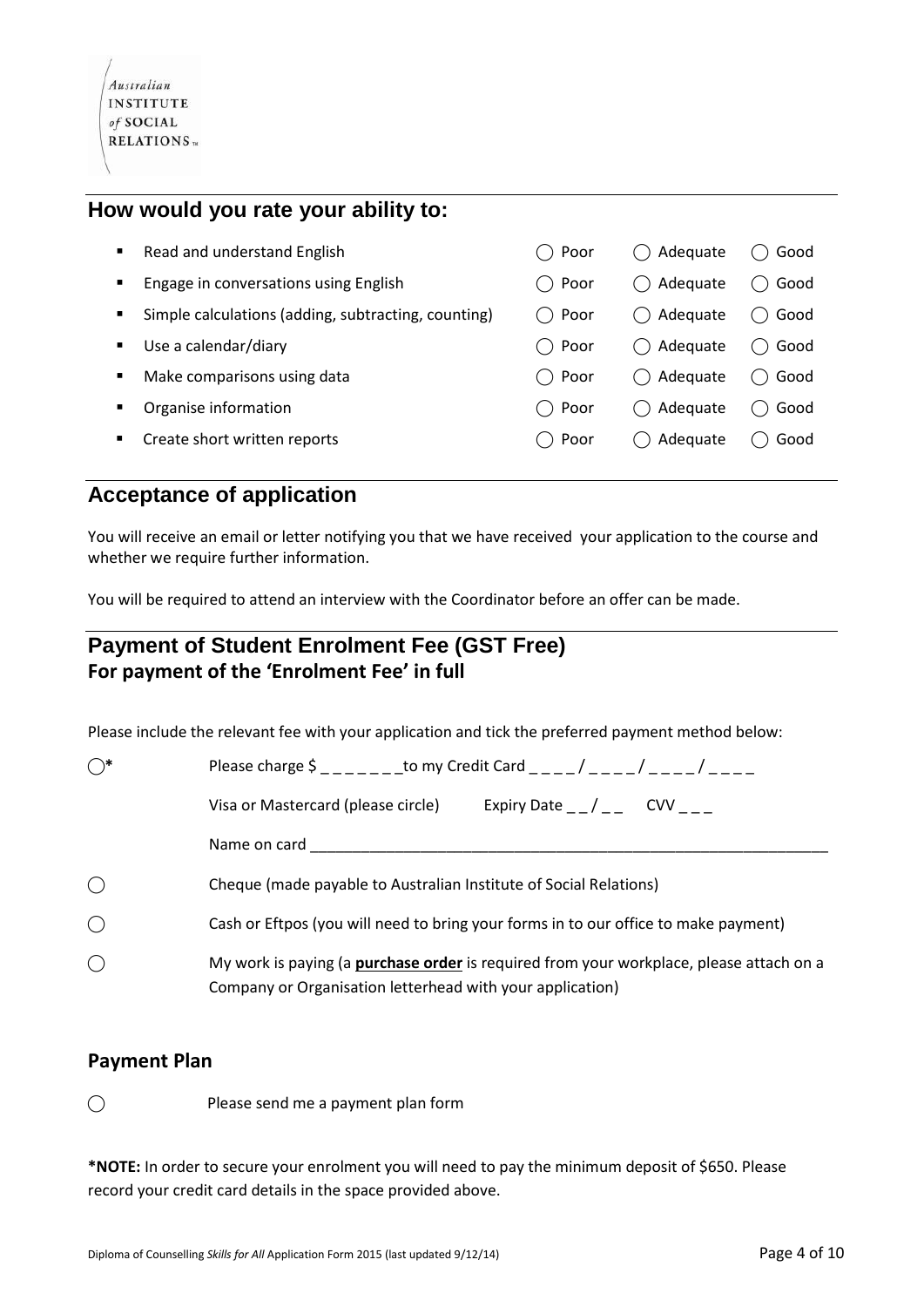

### **Signature**

- $\bigcirc$  I have attached a copy of my drivers licence or other proof of identification  $\bigcirc$  I have attached a copy of my current concession card (if applicable)
	- ⃝ I have attached a copy of my current concession card (if applicable)
- ⃝ I have registered for a unique Student Identifier

I have honestly and accurately provided information contained on this application form

### **Contact details**

Please complete this form including additional paperwork as requested and post, fax or email to:

Tania Kensen - Trebilcock Australian Institute of Social Relations 49a Orsmond Street Hindmarsh SA 5007 Phone: (08) 8245 8100 Fax: (08) 8346 7333 Email[: RTO@rasa.org.au](mailto:RTO@rasa.org.au)

*\*\*Please ensure you return all pages of this Application Form. Thank you\*\**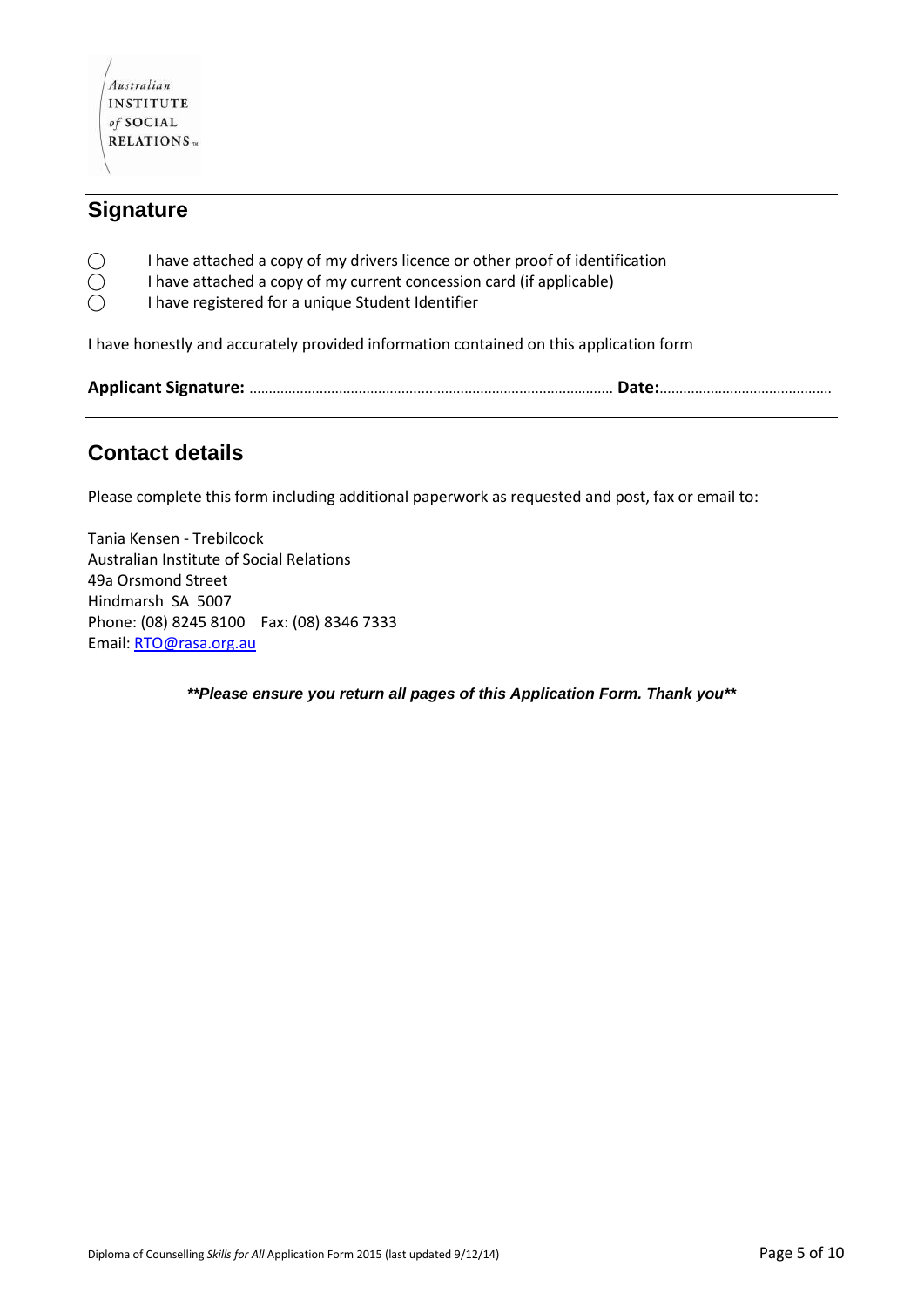| Australian       |
|------------------|
| <b>INSTITUTE</b> |
| of SOCIAL        |
| <b>RELATIONS</b> |

# **Participant Information Form | Nationally Recognised Training**

Demographic – Mandatory information for AVETMISS reporting All of these questions must be answered by the student

| Unique Student Identifier - please provide your<br>ten digit number | RTO internal student ID                  | <b>OFFICE USE ONLY</b> |
|---------------------------------------------------------------------|------------------------------------------|------------------------|
|                                                                     |                                          |                        |
|                                                                     | Training Contract number (if Applicable) |                        |
|                                                                     |                                          |                        |

| <b>Personal and Contact Details</b>           |  |                            |                            |                    |        |                                    |        |  |  |          |
|-----------------------------------------------|--|----------------------------|----------------------------|--------------------|--------|------------------------------------|--------|--|--|----------|
| Title                                         |  | <b>First Name</b>          | Middle Name                |                    |        | <b>Preferred Name</b><br>Last Name |        |  |  |          |
|                                               |  |                            |                            |                    |        |                                    |        |  |  |          |
|                                               |  |                            |                            |                    |        |                                    |        |  |  |          |
|                                               |  | <b>Residential Address</b> |                            |                    |        |                                    |        |  |  |          |
| Flat / Unit                                   |  | <b>Street</b>              |                            | <b>Street Name</b> |        |                                    | Suburb |  |  | Postcode |
| <b>Number</b>                                 |  | <b>Number</b>              |                            |                    |        |                                    |        |  |  |          |
|                                               |  |                            |                            |                    |        |                                    |        |  |  |          |
|                                               |  |                            |                            |                    |        |                                    |        |  |  |          |
| Telephone (Work)<br>Telephone (Home)          |  |                            |                            |                    |        | Telephone (Mobile)                 |        |  |  |          |
|                                               |  |                            |                            |                    |        |                                    |        |  |  |          |
|                                               |  |                            |                            |                    |        |                                    |        |  |  |          |
| Email (please print clearly)                  |  |                            | Date of Birth (DD/MM/YYYY) |                    | Gender |                                    |        |  |  |          |
|                                               |  |                            |                            |                    |        |                                    |        |  |  |          |
|                                               |  |                            |                            |                    |        |                                    |        |  |  |          |
| Postal Address (leave blank if same as above) |  |                            |                            |                    |        |                                    |        |  |  |          |
| Suburb<br>PO Box or                           |  |                            |                            | State / Territory  |        | Postcode                           |        |  |  |          |
| Roadside Delivery Box                         |  |                            |                            |                    |        |                                    |        |  |  |          |
|                                               |  |                            |                            |                    |        |                                    |        |  |  |          |
|                                               |  |                            |                            |                    |        |                                    |        |  |  |          |
|                                               |  |                            |                            |                    |        |                                    |        |  |  |          |

| <b>Course Information</b> |                   |  |
|---------------------------|-------------------|--|
| Course Name               | <b>Start Date</b> |  |
|                           |                   |  |
|                           |                   |  |

| <b>Emergency Contact</b> |            |        |           |                   |          |  |  |
|--------------------------|------------|--------|-----------|-------------------|----------|--|--|
| Title                    | First Name |        |           | Last Name         |          |  |  |
|                          |            |        |           |                   |          |  |  |
|                          |            |        |           |                   |          |  |  |
| Relationship             |            |        | Telephone |                   |          |  |  |
|                          |            |        |           |                   |          |  |  |
|                          |            |        |           |                   |          |  |  |
| Address                  |            | Suburb |           | State / Territory | Postcode |  |  |
|                          |            |        |           |                   |          |  |  |
|                          |            |        |           |                   |          |  |  |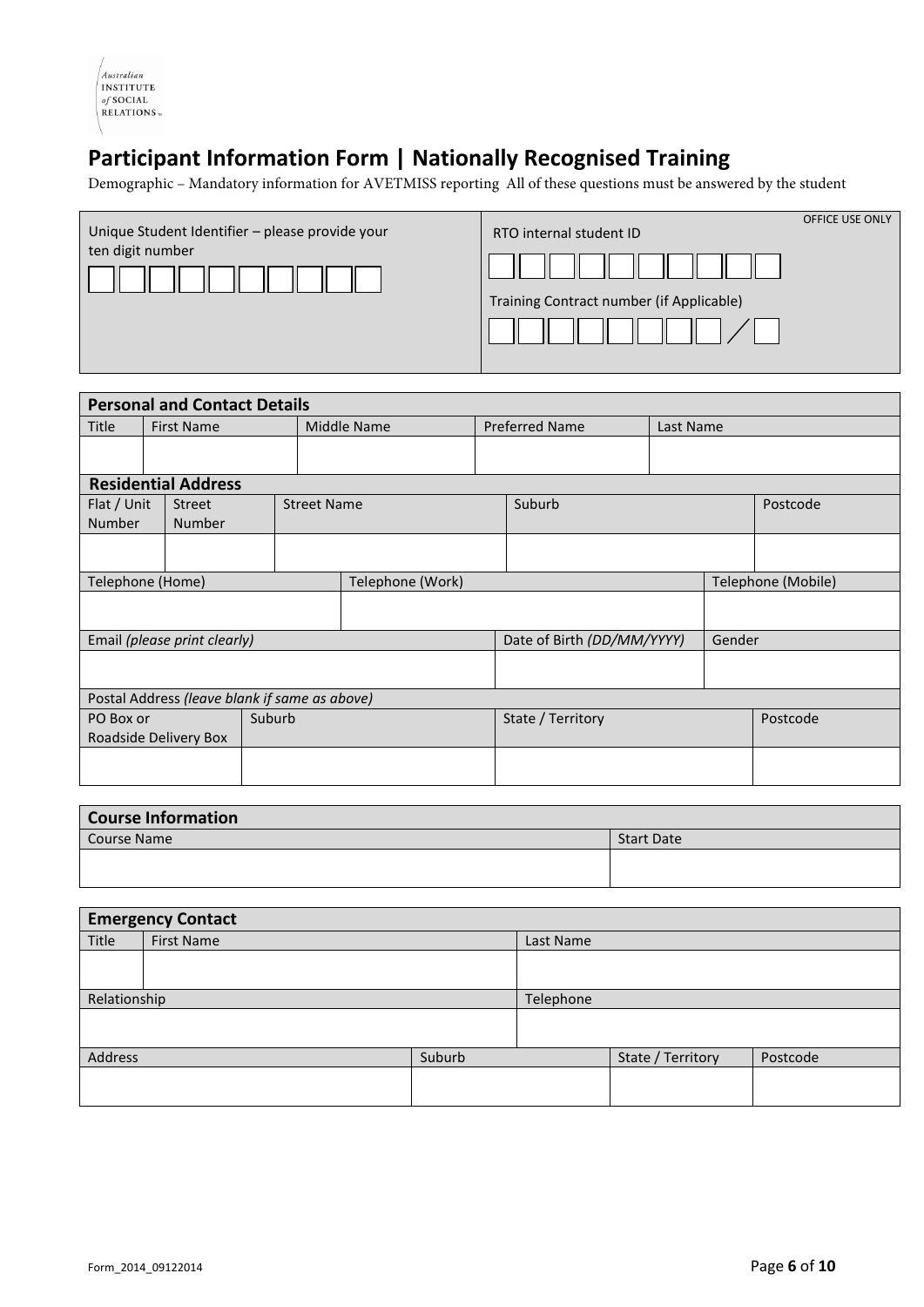| <b>Employer Details</b>  |                 |  |  |  |
|--------------------------|-----------------|--|--|--|
| <b>Employer Postcode</b> | Employer Suburb |  |  |  |
|                          |                 |  |  |  |
|                          |                 |  |  |  |

| 1. Residency Details                 |                                                      |  |  |
|--------------------------------------|------------------------------------------------------|--|--|
| In which country were you born?      |                                                      |  |  |
| $\Box$ Australia                     | $\Box$ Other – Please Specify                        |  |  |
| <b>Resident Type</b>                 |                                                      |  |  |
| $\Box$ Australian citizen            | $\Box$ New Zealand citizen living in South Australia |  |  |
| $\Box$ Permanent Australian resident | $\Box$ Visa Type – check (Go to 2)                   |  |  |

| 2. Visa type (if applicable)                                                          |
|---------------------------------------------------------------------------------------|
| $\Box$ Skilled – Regional Sponsored (provisional) Visa, subclass 475 and subclass 495 |
| $\Box$ Skilled – Regional Sponsored (provisional) Visa, subclass 487                  |
| $\Box$ Skilled Nominated or State Territory Sponsored, subclass 489                   |
| $\Box$ State/Territory Sponsored Business Owner (provisional) Visa, subclass 163      |
| $\Box$ State/Territory Sponsored Business Owner (provisional) Visa, subclass 164      |
| $\Box$ State/Territory Sponsored Business Owner (provisional) Visa, subclass 165      |

| Are you currently enrolled in secondary school?<br>З.           |                                        |  |                                                      |  |
|-----------------------------------------------------------------|----------------------------------------|--|------------------------------------------------------|--|
| $\Box$ No (go to question 4)                                    |                                        |  | $\Box$ Yes – if yes, which of the following applies? |  |
| $\Box$ School Based Apprenticeship,<br><b>Training Contract</b> | □ Training Guarantee for SACE Students |  | $\Box$ Exemption from attending school               |  |
|                                                                 |                                        |  |                                                      |  |

| 4. Highest level of education                 |                                      |  |  |
|-----------------------------------------------|--------------------------------------|--|--|
| $\Box$ Bachelor Degree or Higher Degree level | $\Box$ Certificate III               |  |  |
| □ Advanced Diploma or Associate Degree level  | $\Box$ Certificate II                |  |  |
| $\Box$ Diploma                                | $\Box$ Certificate I                 |  |  |
| $\Box$ Certificate IV                         | $\Box$ No post school qualifications |  |  |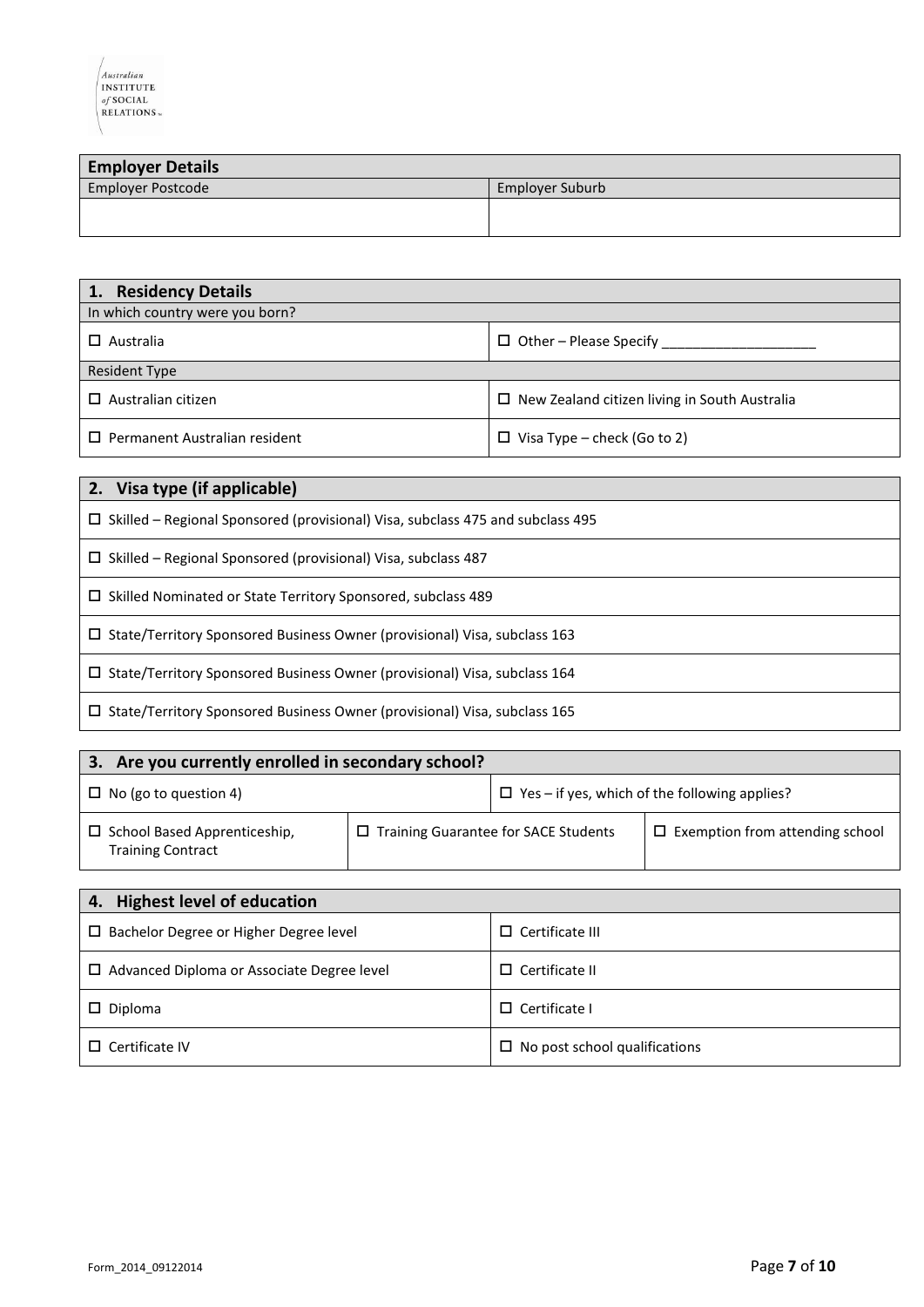| 5. Are you registered with Centrelink for these allowances? |                                      |  |  |
|-------------------------------------------------------------|--------------------------------------|--|--|
| $\Box$ Yes (please tick relevant allowance)                 | $\Box$ No (go to question 6)         |  |  |
| <b>Newstart Allowance</b>                                   | $\Box$ Disability Support Pension    |  |  |
| Youth Allowance                                             | $\Box$ Parenting Payment (single)    |  |  |
| $\Box$ Age Pension                                          | $\Box$ Parenting Payment (partnered) |  |  |

| 6. Concession – if you have a concession card you must provide a copy |                                         |  |  |  |
|-----------------------------------------------------------------------|-----------------------------------------|--|--|--|
| $\Box$ Health Care Card                                               | $\Box$ Veterans Affairs Concession Card |  |  |  |
| <b>Pensioners Concession Card</b>                                     | $\Box$ None                             |  |  |  |
| Please state Centrelink Customer Reference number (CRN)               |                                         |  |  |  |
| <b>Centrelink or Concession card benefit expiry</b><br>8.             |                                         |  |  |  |

| 9. Prisoner   |           |
|---------------|-----------|
| $\square$ Yes | $\Box$ No |

# **10. Were you/are you under the Guardianship of the Minister**  $\Box$  Yes  $\Box$  No

| 11. What is your highest COMPLETED school level? (Tick ONE box only and provide the year you completed) |                              |  |  |
|---------------------------------------------------------------------------------------------------------|------------------------------|--|--|
| $\Box$ Year 12 or Equivalent                                                                            | $\Box$ Year 9 or Equivalent  |  |  |
| $\Box$ Year 11 or Equivalent                                                                            | $\Box$ Year 8 or Equivalent  |  |  |
| $\Box$ Year 10 or Equivalent                                                                            | $\Box$ Never attended school |  |  |
| In which YEAR did you complete that school level?                                                       |                              |  |  |

| 12. Your current employment status? (Tick ONE box only) |                                                      |  |  |  |
|---------------------------------------------------------|------------------------------------------------------|--|--|--|
| $\Box$ Full time employee                               | $\Box$ Employed – unpaid worker in a family business |  |  |  |
| $\Box$ Part time employee                               | $\Box$ Unemployed – seeking full time work           |  |  |  |
| $\Box$ Self employed – not employing others             | $\Box$ Unemployed – seeking part time work           |  |  |  |
| $\Box$ Employer                                         | $\Box$ Not employed – not seeking employment         |  |  |  |

 $\ddot{\phantom{a}}$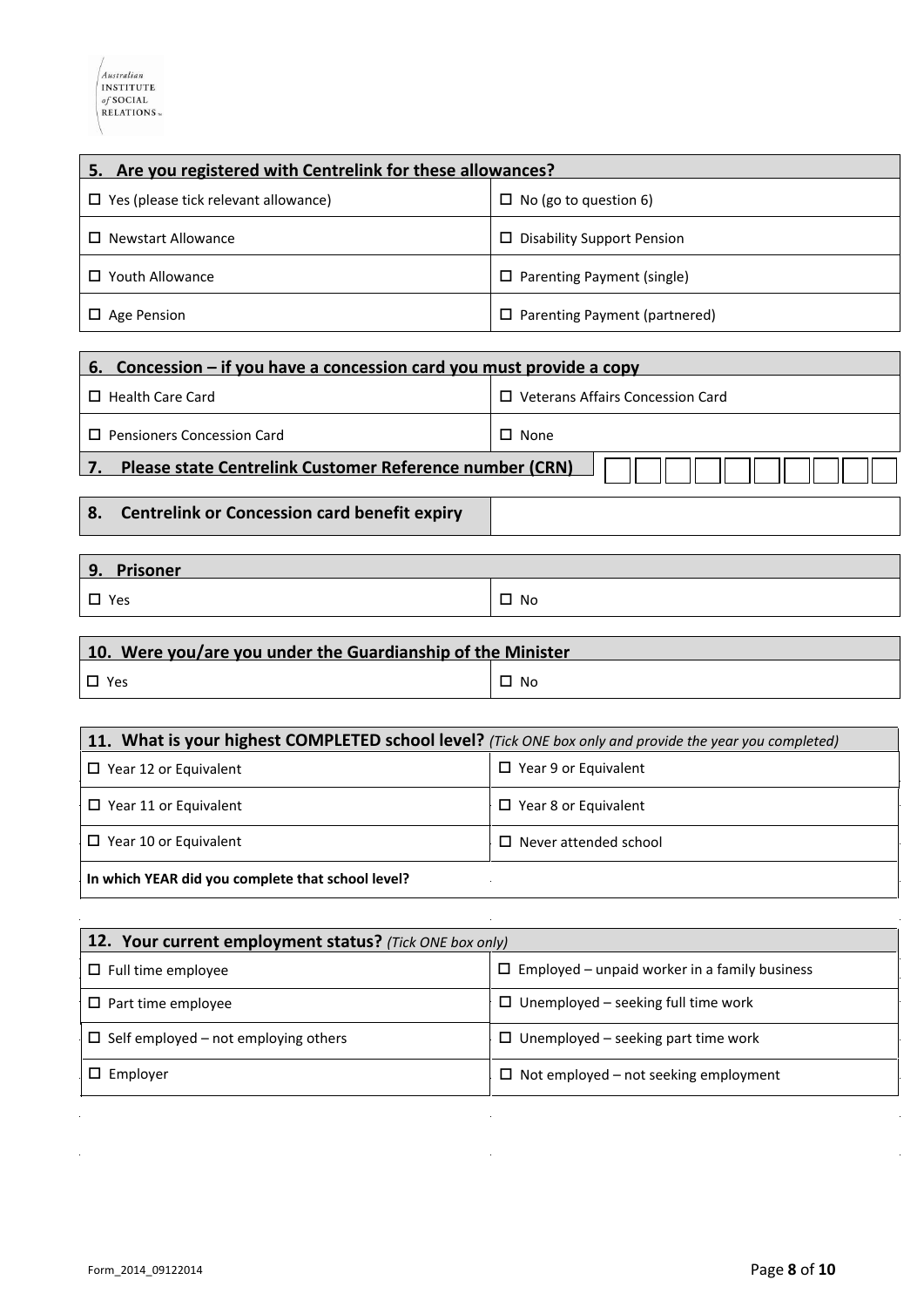| 13. Do you speak a language other than English at home?<br>If more than one language, indicate the one that is spoken most often                       |                |                                                     |                    |                                    |                   |
|--------------------------------------------------------------------------------------------------------------------------------------------------------|----------------|-----------------------------------------------------|--------------------|------------------------------------|-------------------|
| $\Box$ No, English only                                                                                                                                |                | $\Box$ Yes, other - please specify                  |                    |                                    |                   |
|                                                                                                                                                        |                |                                                     |                    |                                    |                   |
| 14. How well do you speak English?                                                                                                                     |                |                                                     |                    |                                    |                   |
| $\Box$ Very well                                                                                                                                       | $\square$ Well |                                                     | $\square$ Not well |                                    | $\Box$ Not at all |
| 15. Are you of Aboriginal or Torres Strait Islander origin<br>For persons of both Aboriginal AND Torres Strait Islander origin, mark both boxes 'Yes'. |                |                                                     |                    |                                    |                   |
| $\square$ No                                                                                                                                           |                | $\Box$ Yes, Aboriginal                              |                    | $\Box$ Yes, Torres Strait Islander |                   |
|                                                                                                                                                        |                |                                                     |                    |                                    |                   |
| 16. Do you consider yourself to have a permanent/significant disability?                                                                               |                |                                                     |                    |                                    |                   |
| $\Box$ Yes If yes, please indicate the area(s) of disability, impairment or long-term condition.<br>$\Box$ No                                          |                |                                                     |                    |                                    |                   |
| $\Box$ Hearing / Deaf                                                                                                                                  |                | $\Box$ Physical                                     |                    | $\Box$ Intellectual                |                   |
| $\square$ Learning                                                                                                                                     |                | $\square$ Mental Illness                            |                    | $\Box$ Acquired brain impairment   |                   |
| $\Box$ Vision                                                                                                                                          |                | $\Box$ Medical condition                            |                    | $\Box$ Other                       |                   |
| 17. What is your main study reason? (Tick ONE box only)                                                                                                |                |                                                     |                    |                                    |                   |
| $\Box$ Get a job                                                                                                                                       |                | $\Box$ It was a requirement of my job               |                    |                                    |                   |
| $\Box$ To develop my existing business                                                                                                                 |                | $\Box$ I want extra skills for my job               |                    |                                    |                   |
| $\Box$ To start my own business                                                                                                                        |                | $\Box$ To get into another course of study          |                    |                                    |                   |
| $\Box$ To try for a different career                                                                                                                   |                | $\square$ For personal interest or self development |                    |                                    |                   |
| $\Box$ To get a better job or promotion                                                                                                                |                | $\Box$ Other reasons                                |                    |                                    |                   |